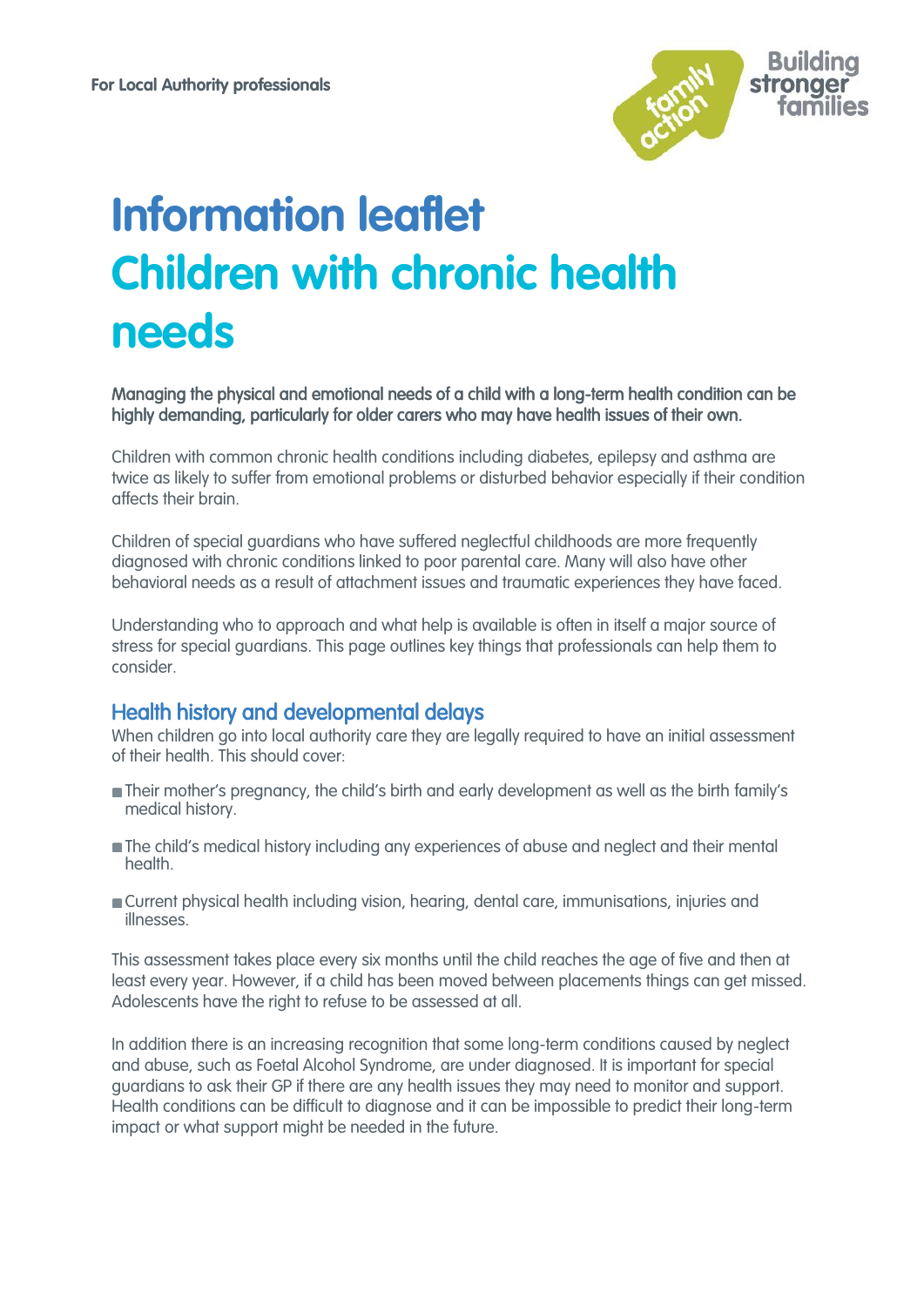

## The impact of long-term health conditions on children

Children with long-term health conditions often need daily on-going medication and monitoring. Their condition can lead to them being away from school for long periods of time which can result in their learning being delayed.

At school and around other children, a child might feel that their condition makes them different to others and as a result develop anxieties about their condition. They might have fewer opportunities to learn everyday skills and to develop their interests and hobbies.

Some children might not feel worthy of treatment or care due to their past traumatic experiences. As they move into adolescence their behaviour can become reckless and unpredictable which leaves them at risk to complications of not taking medication or following treatment.

## Individual healthcare plans

All children with a long standing illness are entitled to support in school using an individual healthcare plan. This outlines how their medical needs can be properly supported at school and what other support they require to ensure they achieve their full potential and enjoy the same opportunities as their peers.

If a child is changing schools and has a new or recently changed diagnosis or is coming back to school after a long period of absence, a special guardian or a health professional will need to inform the school. The head teacher or a senior staff member will organise a meeting to discuss the child's needs and they should identify a member of school staff to provide support to the child.

An individual healthcare plan should set out:

- The child's personal details with a photo so staff know who they are.
- **The child's personal details with a photo so staff know who they are.**
- **The special guardian's contact details and those for the child's GP, consultant or clinic.**
- The name of the condition and a description of how it affects the child.
- **The child's daily medication regime including dose, storage and any side effects.**
- **The child's needs around food and any additional social needs such as extra time between** lessons.
- **Details of what a medical emergency would look like for the child and what to do if there is one.**
- Their special educational needs if they do not have an Education, Health Care (EHC) plan.

Special guardians should review the plan with the school at least once a year or more often if their medication changes or the child's condition is unstable.

The head teacher will discuss with the special guardian and the child, if they are old enough, who should see the plan. The plan is confidential and will only be seen by those who need to provide medical or emergency care. This might include the head teacher, the class teacher and support staff. Outside the school the GP or school nurse may also be involved.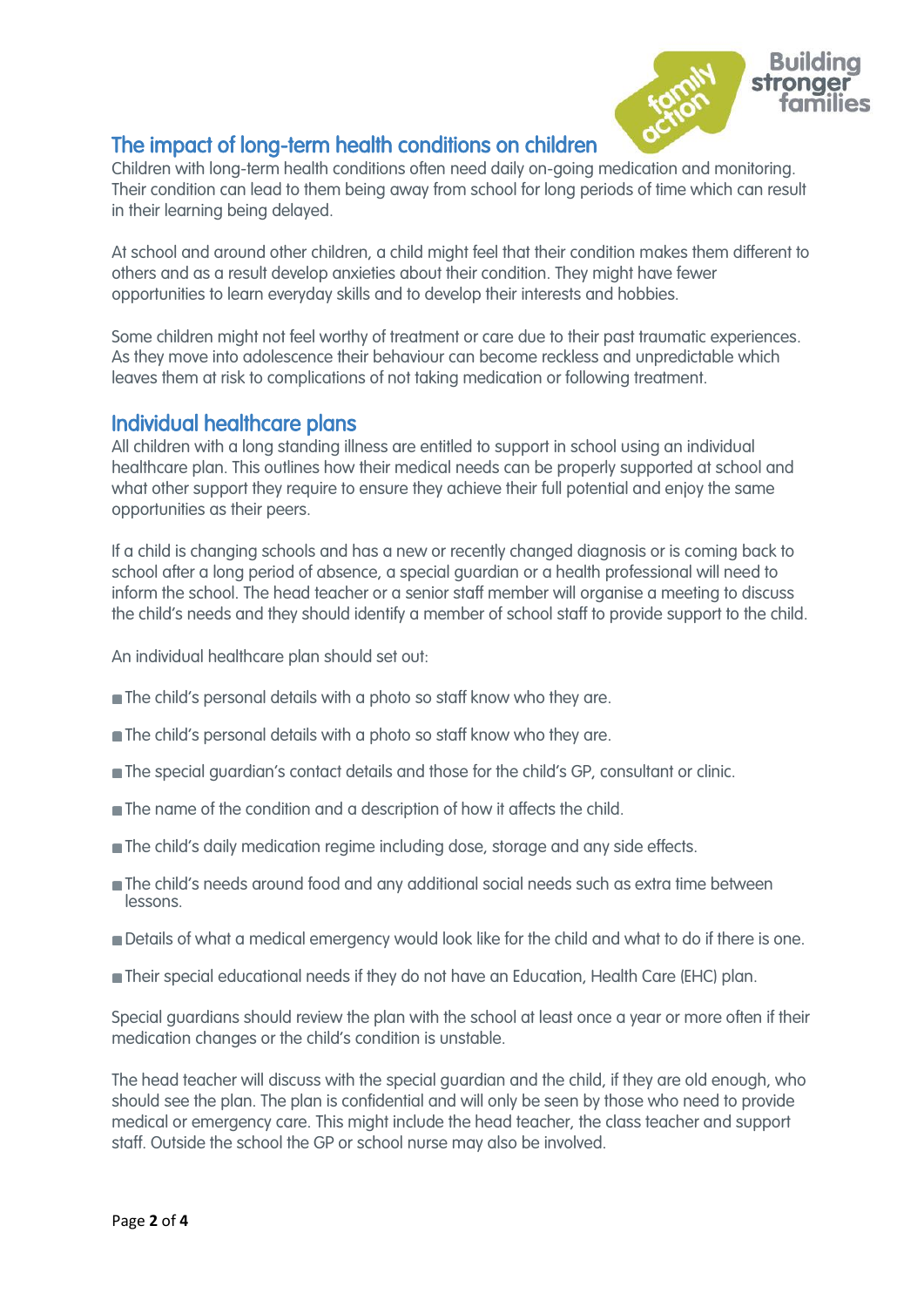

The school should have a policy setting out how it supports children with long-term conditions, this should be available on their website or a special guardian can ask for a copy. This will set out its general approach to administering medicines, staff training and how staff ensure pupils can take part in PE and school trips. It also sets out [transitional](http://www.specialguardiansupport.org.uk/managing-transitions/) arrangements between schools.

The school nurse or health visitor for younger children can also provide advice, support and liaise between internal and external professionals or School Health Teams.

## Common Assessment Framework(CAF)

A Common Assessment Framework (CAF) assessment might be a useful tool for a school as this joins up care from different services into an integrated plan around the child and is an opportunity to talk about the child's progress and review any difficulties their condition is causing. You can read more about the CAF here.

## Education, Health and Care (EHC) Plans

Education, Health and Care (EHC) Plans are primarily put in place for children with special educational needs (SEN) but if a child's long-term health condition is very difficult to manage and it impacts on their ability to learn they may be eligible for one.

An EHC Plan should not be needed unless there are specific individual circumstances.

If a special guardian feels that the school is not providing the help and support the child needs and this is holding them back, they or the school can request an EHC assessment by contacting the local authority

# Practical tips

- The GP should always be a special guardian's first port of call as they will hold the child's primary health record.
- Health appointments can be difficult particularly for older children as the topic of their change of carer may arise when medical history is discussed. Special guardians can help make the appointment go more smoothly by making sure the GP or consultant is aware of the situation in advance.
- Many health charities provide templates for individual healthcare plans, such as Epilepsy and Diabetes UK. These can be helpful for both special guardians and the child's school in making sure needs are identified correctly.
- Schools should have anti-bullying policies in place for all children who are at increased risk of bullying including those with health conditions

# Key points

 $\overline{\mathcal{L}}$ 

- **If is important for special guardians to ask the GP if there are any health issues they may need to** monitor and support.
- All children with a long standing illness are entitled to support in school using an individual healthcare plan.